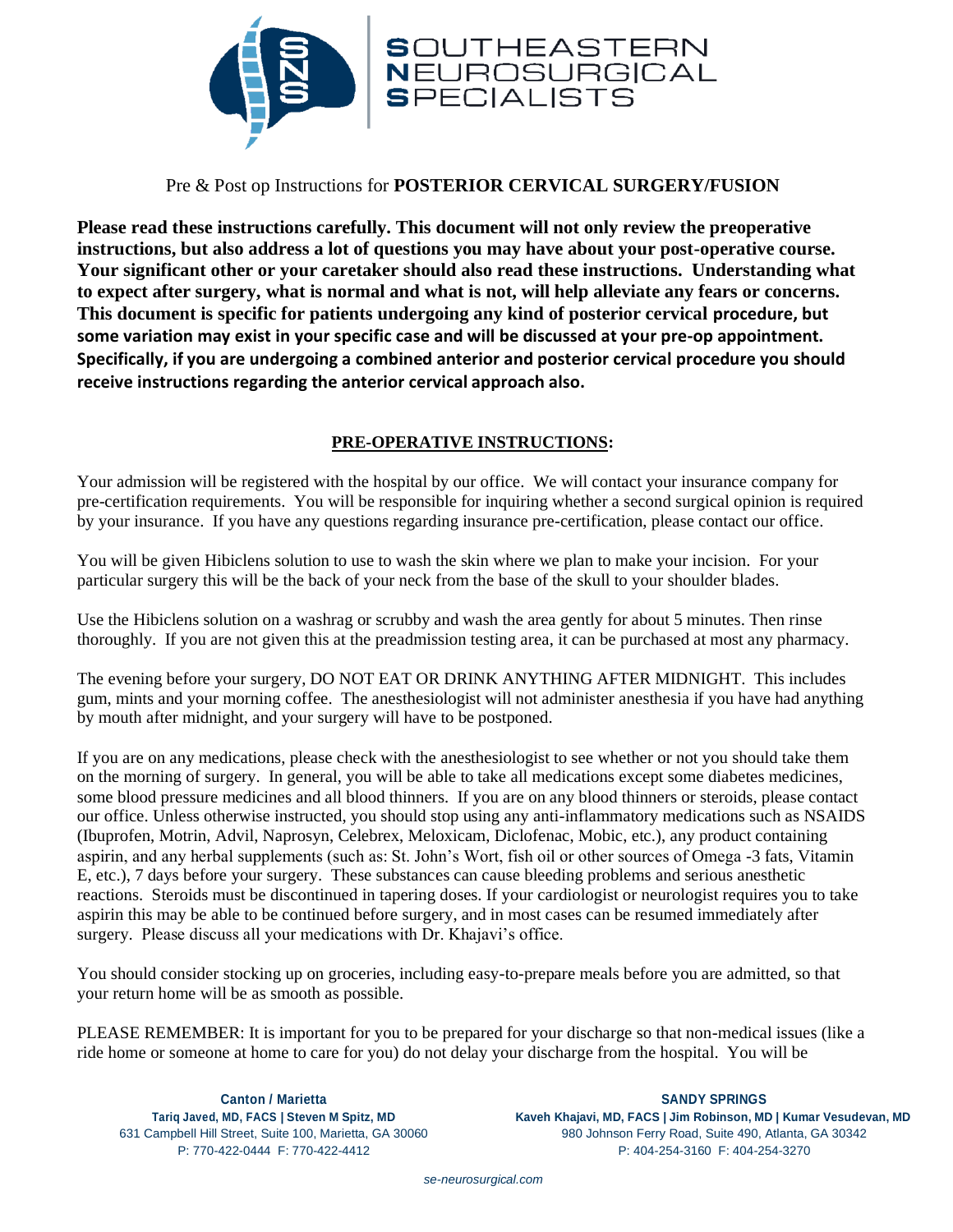discharged when the doctor feels you are medically stable, not when it may be convenient. Plan ahead to avoid any problems!

# **THE DAY OF SURGERY:**

Please bring the following items with you to the hospital:

- your insurance card or information
- a list of your medications and dosages
- a list of allergies
- any paperwork given to you by the hospital
- a living will, if you have one prepared (you may prepare one at the hospital if you wish)
- Photo ID
- Comfortable clothes to wear home
- Any discs containing X-rays, CT's, or MRI's that you have not turned into the office

**Important note:** If our office gives you a time to arrive at the hospital, and the hospital gives you a different time, please go with the time given to you by our office. It is best to show up early, since schedule changes can occur due to emergencies or medical issues that may arise with other patients. Although you may be told that your surgery is at a specific time, keep in mind that that unless you are the first case of the day, the time you are given for your surgery is just an estimate. The actual time of surgery will depend how much time it takes to complete the cases before you.

Upon arrival to the hospital you will be given a hospital gown to change into. Do not wear or bring jewelry. Do not wear make-up. Do not wear dark fingernail polish. You will be asked to remove dentures and contact lenses before surgery. If you were given a brace before surgery, do not bring it to surgery, leave it with your family member to be given to you right after surgery. You will be discharged from the hospital when you are medically stable to go home or to a rehabilitation facility. It is important for you to be prepared for your discharge so that non-medical issues (like a ride home or someone at home to care for you) do not delay your discharge from the hospital. Please note that in this time of Covid-19 pandemic spikes, family members may not be allowed to visit you if you are admitted to the hospital.

## **Therapy/Rehab:**

While in the hospital you will be evaluated by physical therapy and/or occupational therapy. They will make recommendations on assistive devices such as walkers, canes and bedside commodes. They will also make recommendations on rehabilitation requirements if needed such as inpatient rehabilitation, home rehabilitation or outpatient rehabilitation.

## **POST-OPERATIVE INSTRUCTIONS:**

**You will likely receive general discharge instructions from the hospital when you are discharged. If there is any discrepancy between those instructions and our instructions below, please default to our instructions.** 

After you are discharged from the hospital you will need to call our office to set up your first post-op appointment, if this was not already done pre-op. This will typically be 10-14 days after surgery.

**Canton / Marietta SANDY SPRINGS Tariq Javed, MD, FACS | Steven M Spitz, MD Kaveh Khajavi, MD, FACS | Jim Robinson, MD | Kumar Vesudevan, MD** 631 Campbell Hill Street, Suite 100, Marietta, GA 30060 980 Johnson Ferry Road, Suite 490, Atlanta, GA 30342 P: 770-422-0444 F: 770-422-4412 P: 404-254-3160 F: 404-254-3270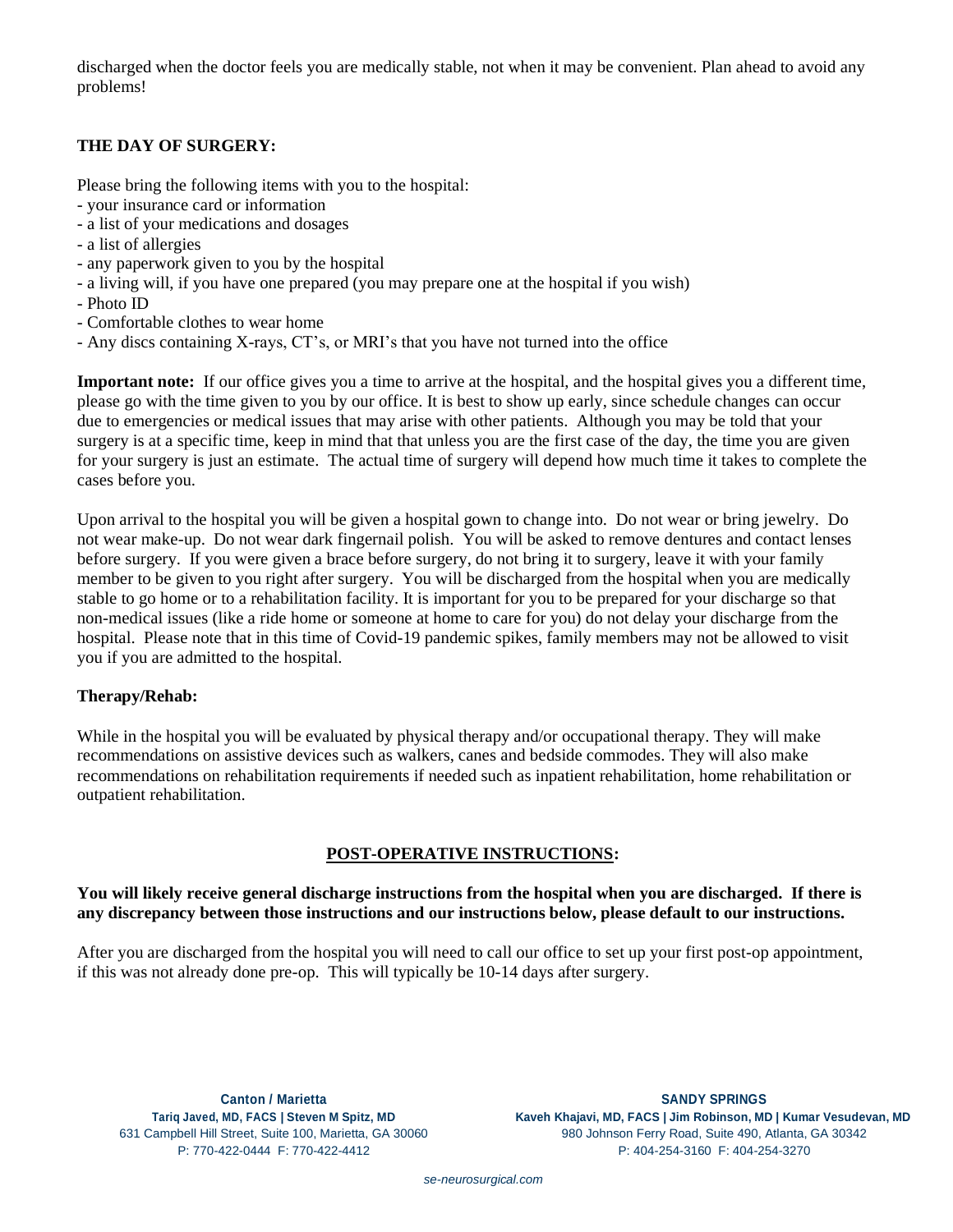### **MEDICATIONS:**

You will be given a prescription for an opioid (narcotic) pain medication like Norco (hydrocodone /acetaminophen) or Percocet (oxycodone/acetaminophen). You may also receive a muscle relaxer (like Robaxin or Tizanidine), and a nerve pain medication like Neurontin (gabapentin) or Lyrica (pregabalin), prior to discharge. If you are taking medications other than those prescribed by Dr. Khajavi, you should discuss possible drug interactions with your pharmacist or primary care physician.

Opioid pain medication should only be taken when you have pain, and muscle relaxers should only be taken when you have muscle spasm. Nerve pain medication should be taken exactly as directed (usually 2 or 3x/day), and should never be abruptly stopped, but rather should be weaned off slowly based on Dr. Khajavi's recommendations.

Prescriptions are called in and refilled during office hours only (Mon-Thurs 8am - 4:30 pm, Fri 8am - noon), and you can expect a 24 to 48 hour turn-around time for prescription refills. Do not wait until the last minute to request medications. It is your responsibility to keep up with your medication needs. Due to FDA/DEA regulations, we are unable to call in any opioids and most other controlled substances. Opioids require a signed script from a physician and generally must be picked up from our office in person, although the process of being able to electronically prescribe them may be an option.

You should begin tapering off the pain medications within 2-4 weeks of your discharge. As soon as you are comfortable, take a nonprescription pain medication (i.e. Tylenol) for pain relief. Please keep in mind that the maximum amount of Tylenol (acetaminophen) that you can take in a 24-hour period is 4000 mg, and that there is usually already some Tylenol in the opioid pain medication you are given. **Do not take any nonsteroidal antiinflammatories (NSAIDs)** such as Ibuprofen (Motrin/Advil), Naprosyn (Aleve), Meloxicam, Diclofenac, Celebrex, etc. for 6 months, as these can interfere with the fusion process. Resume medications you were taking for other pre-existing medical conditions before you came into the hospital, unless otherwise advised by Dr. Khajavi. Do not resume blood thinners until cleared by Dr. Khajavi, usually 7-14 days after surgery. There are also over-the-counter medications that can thin your blood, such as fish oil, vitamin E, and omega-3 fatty acids among others, and these medications should not be restarted until one week after surgery. The one exception to this rule is baby aspirin. If you have a heart condition Dr. Khajavi may recommend that you continue daily baby aspirin before and after surgery without missing any doses. Please discuss this with Dr. Khajavi and/or his assistants.

Constipation is a common side effect of opioid pain medication. You should use an over-the-counter stool softener, and if you do become constipated, you should try Milk of Magnesia, a Fleet's enema, a rectal suppository, or if necessary, Magnesium Citrate. These are all available over the counter at most pharmacies. Walking as much as possible will also help you have a bowel movement. Please notify the office if your constipation becomes severe.

#### **DRESSING/WOUND CARE:**

Your incision may or may not be covered by a dressing. We sometimes use a liquid surgical adhesive to seal the wound after closure instead of sutures or staples. If your incision was closed with a liquid surgical adhesive you may shower immediately after surgery. If there is a dressing over the glued incision you may remove it as soon as you get home.

If you have staples or sutures and a gauze dressing instead of a liquid surgical adhesive, the dressing may be removed 2 days after surgery. There is no need to reapply another dressing or use any special ointment. If there is some slight drainage for a few days after the dressing is removed, then apply clean 4 x 4 gauze with a few pieces of tape until the drainage stops. If you are wearing a hard cervical collar, you may want to apply a loose 4x4 gauze

**Canton / Marietta SANDY SPRINGS Tariq Javed, MD, FACS | Steven M Spitz, MD Kaveh Khajavi, MD, FACS | Jim Robinson, MD | Kumar Vesudevan, MD** 631 Campbell Hill Street, Suite 100, Marietta, GA 30060 980 Johnson Ferry Road, Suite 490, Atlanta, GA 30342 P: 770-422-0444 F: 770-422-4412 P: 404-254-3160 F: 404-254-3270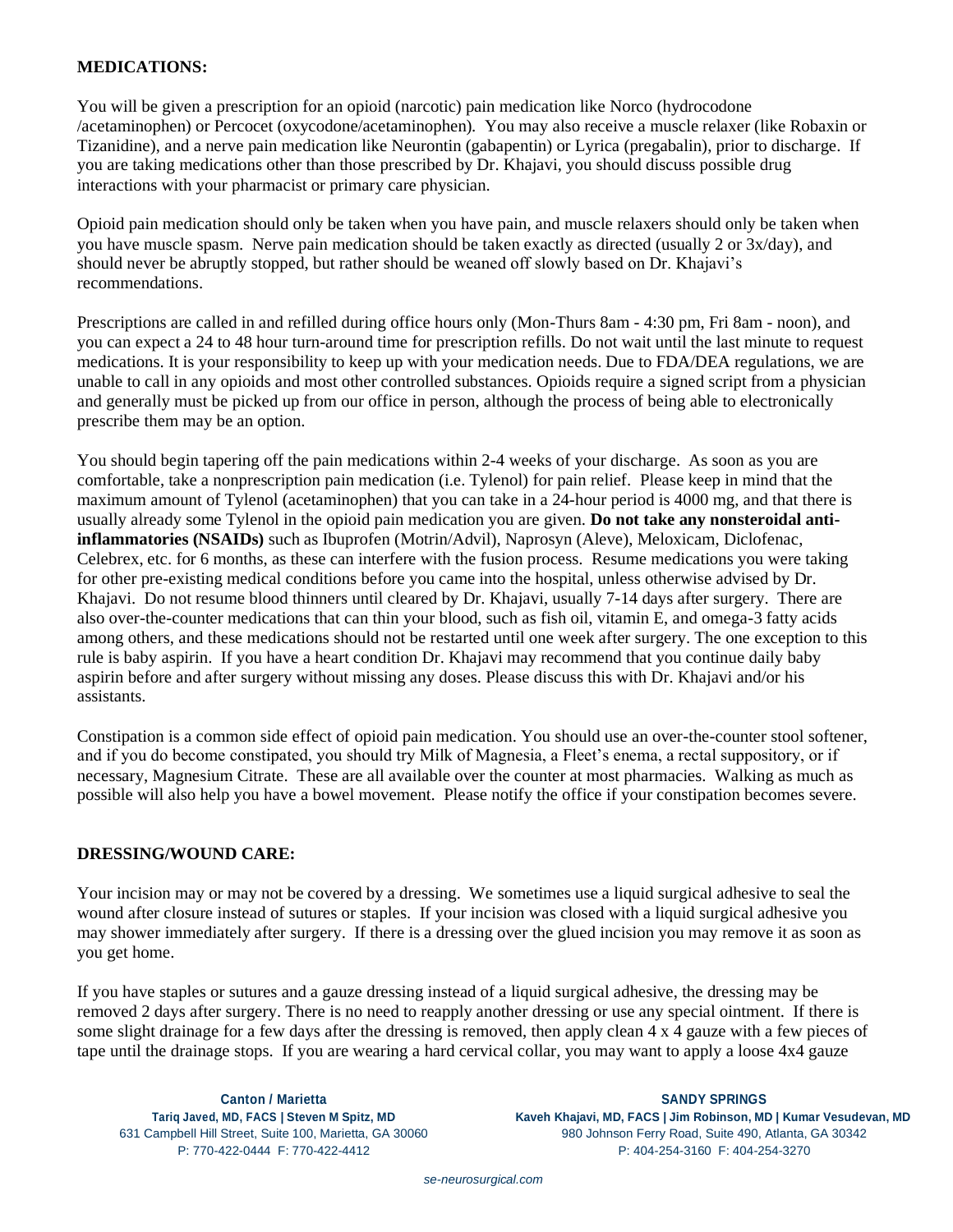dressing with 1-2 pieces of tape, just to keep the collar from irritating the incision. Do you not take a shower until the third day after surgery, or if there is any wound drainage, you may shower two days after the wound drainage has stopped. Staples will be removed in about 10-15 days post op at your first postoperative appointment.

When showering, you can use whatever products you normally use. There are no special requirements, except you cannot take a bath or go in a pool for 1 month after surgery.

Finally, if you were told that there was a durotomy at the time of surgery, there are specific instructions regarding bedrest, sitting limitations, and wound drainage precautions which will be given to you at the time of discharge.

### **PREVENTION OF PNEUMONIA AND BLOOD CLOTS IN THE LEGS**:

Pneumonia can occur after surgery when patients do not take big, deep breaths, and from inactivity (sitting too long or even worse, laying down too much). Blood clots (DVT) can also occur after surgery and inactivity plays a major role in their formation. A blood clot in your leg can cause pain and swelling in the affected leg (calf usually), and if it breaks off, can travel to your lungs (PE) and be fatal. Using the incentive spirometer you received in the hospital frequently helps prevent pneumonia but walking as much as possible helps prevent both pneumonia and DVT/PE.

# **WHAT TO EXPECT AFTER SURGERY:**

It is normal for your incision to be sensitive for a few days and for a little redness to occur. A small amount of drainage it's also not uncommon, even if the incision is glued closed. The drainage is usually yellowish or pinkish color, and if it occurs you should just put a sterile 4 x 4 gauze on the incision with a couple pieces of tape. Change the dressing once a day until the drainage stops, which will usually be in a few days. If you notice any excessive redness, swelling, or warmth around the incision, or the drainage is excessive, or appears purulent (pus like), then please call the office. Some bruising around the incision is not uncommon and will improve with time.

It is normal to run a low-grade fever after surgery and is usually due to atelectasis. Atelectasis is when very small areas of the lung are not fully inflated, which causes the temperature. Reasons for atelectasis include not taking enough deep breaths and not walking enough. This can be prevented by performing the deep breathing exercises using the incentive spirometer you were given in the hospital and increasing your activity. You should use the incentive spirometer 15-20 times/hour while you are awake. Several (4-6) short walks a day are encouraged. If you have a fever over 102 or chills, please call the office.

The goal of the surgery may be to take the pressure off the nerves to improve your lower extremity pain, and/or to fuse the spine (to improve your low back pain, stabilize your spine, and/or to prevent future disc herniations at the involved level). Numbness is usually the last symptom to resolve and can take several weeks. In general, most of your leg pain should resolve over a period of 4-6 weeks. In some patients there can be temporary or delayed leg pain, which is why we prescribe the nerve pain medications (Neurontin or Lyrica). Some back pain is expected after this type of procedure. Treat your pain with the medications prescribed. You can also use ice or heat (do not place directly on the incision) for 10 minutes four times a day. DO NOT SLEEP ON A HEATING PAD. In general, most of your pain should improve over a period of 4-6 weeks. Finally, we generally inject a medication called Exparel around the incision, which is a long-acting numbing medicine like the Novocain you get at the dentist's office. It does not eliminate the incisional pain but reduces it for 3-4 days. Consequently, if 3-4 days after surgery you feel a little bit more pain around your decision, that is quite normal.

Although the nerve or spinal cord compression has been corrected with surgery, it will take time for the nerves, muscle, and tissues around the area of the incision to heal. Therefore, you may experience symptoms very similar

**Canton / Marietta SANDY SPRINGS Tariq Javed, MD, FACS | Steven M Spitz, MD Kaveh Khajavi, MD, FACS | Jim Robinson, MD | Kumar Vesudevan, MD** 631 Campbell Hill Street, Suite 100, Marietta, GA 30060 980 Johnson Ferry Road, Suite 490, Atlanta, GA 30342 P: 770-422-0444 F: 770-422-4412 P: 404-254-3160 F: 404-254-3270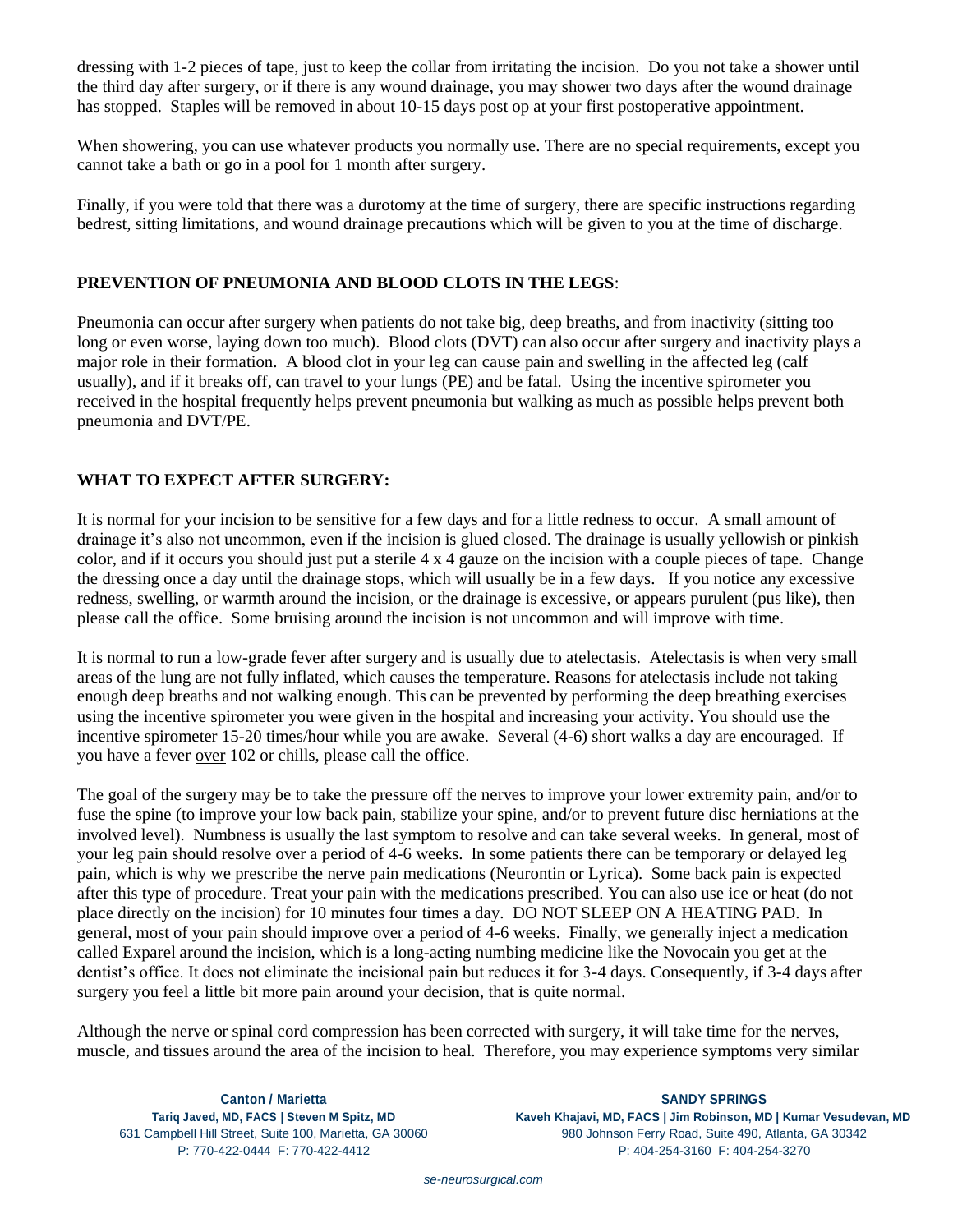to your pre-operative conditions. These symptoms can sometimes worsen temporarily and occasionally symptoms do not improve at all due to permanent damage to the spinal nerves.

As discussed prior to surgery, the purpose of the operation is often to prevent worsening of neurologic symptoms. If you had arm pain before surgery, this generally improves after surgery, but not always. Arm pain may persist after surgery due to the nerve damage done to the previously compressed nerve roots. If your upper extremity pain improves after surgery, it is not uncommon to occasionally feel a little reminder of the pain from time to time. This too is nothing to be too worried about, as this also often occurs without serious clinical meaning. Again, if symptoms persist, call the office and we will make an appointment to see you prior to your scheduled follow up visit.

If you had myelopathy (symptoms caused by damage to the spinal cord), these symptoms may not improve immediately after surgery, and in some cases may even worsen after surgery. This neurological worsening is usually temporary but in rare cases may be permanent.

In many cases you may be given a hard collar and instructed to wear it for up to 3 months or more after surgery. The hard collar helps the surgical area fuse. The hard collar should be worn at all times, including when showering. When temporarily removing the hard collar, remember to avoid moving your neck as much as possible. Try to turn with your body, not with your neck. You may also be required to wear the hard collar when sleeping. The nurses or therapists will review putting on and off your hard collar before discharge so that you are comfortable doing it and to assure that the fit is comfortable. The fit should be snug to prevent movement of your head. If a rash develops under the collar, dry the area and place a cloth between the collar and the skin). If you have any concerns with the fit of the hard collar, or if irritation of the skin develops, call our office.

It is not uncommon for patients after surgery to feel tired or have a lack of energy. There are several reasons for this, including medication side effects, alteration in sleep cycle, and change in activity level. The best way to combat this is to go for plenty of short walks (preferably outside), minimize the amount of opioid medication taken, and to try not to take naps during the day (so that nighttime sleep is better), and staying involved socially with friends and family. Returning to work is also very helpful, although the timing of that will depend on your surgery any type of work you do. Finally, some patients, particularly older patients, may experience some confusion or memory problems after surgery. This too is usually related to some of the previously mentioned factors that affect energy level. The confusion is usually worse in the hospital and often worse at nighttime, but should improve with time. Contrary to popular belief, surgery and anesthesia do not cause dementia/Alzheimer's, so if the patient's confusion or memory problems do not improve, there was likely some unrecognized memory deficits prior to surgery.

# **RETURN TO DAILY ACTIVITIES:**

For the first couple of weeks following surgery, you will need to rest and do as little activity as possible, other than walking as much as possible. As previously mentioned, you may feel sore and stiff. By the third week, however, you should begin to feel less pain and stiffness. During your second post op week, you should be able to take more walks, go out to eat, or go shopping. We would advise you not to walk on the treadmill for the first 1-3 months after surgery and not to walk the dog, as these activities could lead to unintended falls. Do not do any strenuous activities including heavy lifting, pushing, or pulling. Gradually, over the next couple of weeks you will be able to progressively increase your activities. Use the following as a guideline:

1. Driving. You should not drive for 1-2 weeks after surgery, but this may vary. You may drive sooner if you are not taking opioid pain medication. *You cannot drive if you are wearing a hard cervical collar*. You may ride in a car on short trips. It can be more comfortable for you to recline your seat back when traveling long distances. You should not plan to travel for long distances for at least a month after surgery.

**Canton / Marietta SANDY SPRINGS Tariq Javed, MD, FACS | Steven M Spitz, MD Kaveh Khajavi, MD, FACS | Jim Robinson, MD | Kumar Vesudevan, MD** 631 Campbell Hill Street, Suite 100, Marietta, GA 30060 980 Johnson Ferry Road, Suite 490, Atlanta, GA 30342 P: 770-422-0444 F: 770-422-4412 P: 404-254-3160 F: 404-254-3270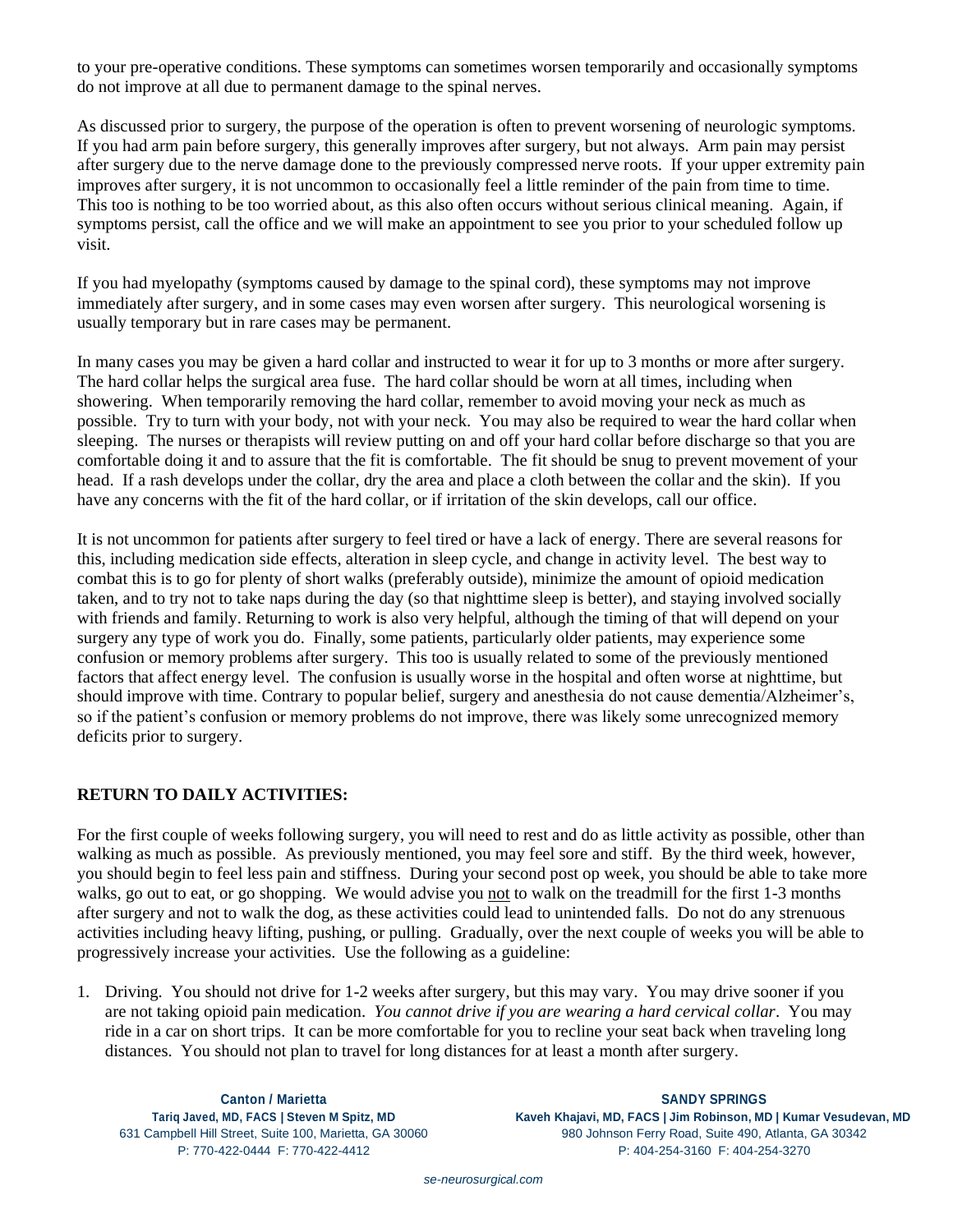- 2. Working. If you have a manual labor type job, you should not plan to return to work for 12 weeks or more following surgery if you had a fusion. If you have a predominantly sedentary job, you can plan to return to work in a part-time capacity after 2-4 weeks. At your one month return office visit, Dr. Khajavi will assess you and determine at what point you may return to work. If you had a minor posterior cervical procedure like a laminoforaminotomy, and have a manual labor type job, you should not plan to return to work for 4-6 weeks or more following surgery. If you have a predominantly sedentary job, you can plan to return to work in a part-time capacity after 2-4 weeks. Caution and common sense should be used to determine whether or not you should engage in any activity.
- 3. Activity. No lifting, pulling, or pushing objects over than 15 pounds. (Examples: infants, grocery bags, vacuum cleaners, lawn mowers, etc.). Avoid neck-strengthening exercises during this 12 week recovery period. The worst position for your neck is extension (looking up to the sky) and flexion (chin on chest). You may climb stairs at any time but use the handrails. It may be advisable to have someone with you the first few times. Remember to maintain good posture. Rest between activities, as you may find that you tire more easily after surgery. This is to be expected, and it may take some time before your energy level returns to normal. You should abstain from sexual activity for at least 2-4 weeks following surgery. Sexual relations are permissible after this period but should not be too vigorous. Use your judgment. Remember: the above lengths of time for sitting and walking will vary with each patient.
- 4. Exercising. Resuming exercise should be done carefully. Walking is one of the best exercises to improve your overall fitness and endurance level. Start with a few small trips a day and gradually increase the distance according to your tolerance. Don't try to do too much too soon! Do not participate in any aerobic type activity (including tennis and golf) or contact sports for three months following surgery. Formal physical therapy for rehabilitation of your neck will not begin until 12 weeks after surgery.
- 5. Your first follow up appointment is generally the only appointment you will have without x-rays. All subsequent follow up appointments will require x-rays: 4-6 weeks, 12 weeks, 6 months (for some), and 1 year post op if you had a fusion. Please make sure your x-rays have been ordered PRIOR to your follow up appointment.

Do not smoke! Remember, smoking is the enemy of fusion!

## **The following is for those patients that had a posterior cervical fusion:**

#### **Recovery Phase: First 3 months post op**

By the time the first month has passed, the surgical or incisional pain for most patients has diminished significantly. Since most of the fusion is taking place during these first 3-4 months, it's imperative to avoid bending or twisting the neck, or doing strenuous activity, which are activities that can cause the hardware to come loose or break. During this time, you will be wearing a neck brace. Lack of normal activity and wearing the brace can all lead to some stiffness, neck muscle tightness, and weakness or deconditioning of the neck muscles. This is why patients often complain that although their pre-op arm pain is better, they have a different kind of neck pain, which they describe as "achy", "sore", and "tired". Patients often say they are stiff when they first get up in the morning, get better after an hour or so, but by the end of the day, or after too much activity, their neck is sore and they need to lay down. This is quite typical for patients who have been wearing a neck brace, and much less common for those that were not prescribed a brace.

**Canton / Marietta SANDY SPRINGS Tariq Javed, MD, FACS | Steven M Spitz, MD Kaveh Khajavi, MD, FACS | Jim Robinson, MD | Kumar Vesudevan, MD** 631 Campbell Hill Street, Suite 100, Marietta, GA 30060 980 Johnson Ferry Road, Suite 490, Atlanta, GA 30342 P: 770-422-0444 F: 770-422-4412 P: 404-254-3160 F: 404-254-3270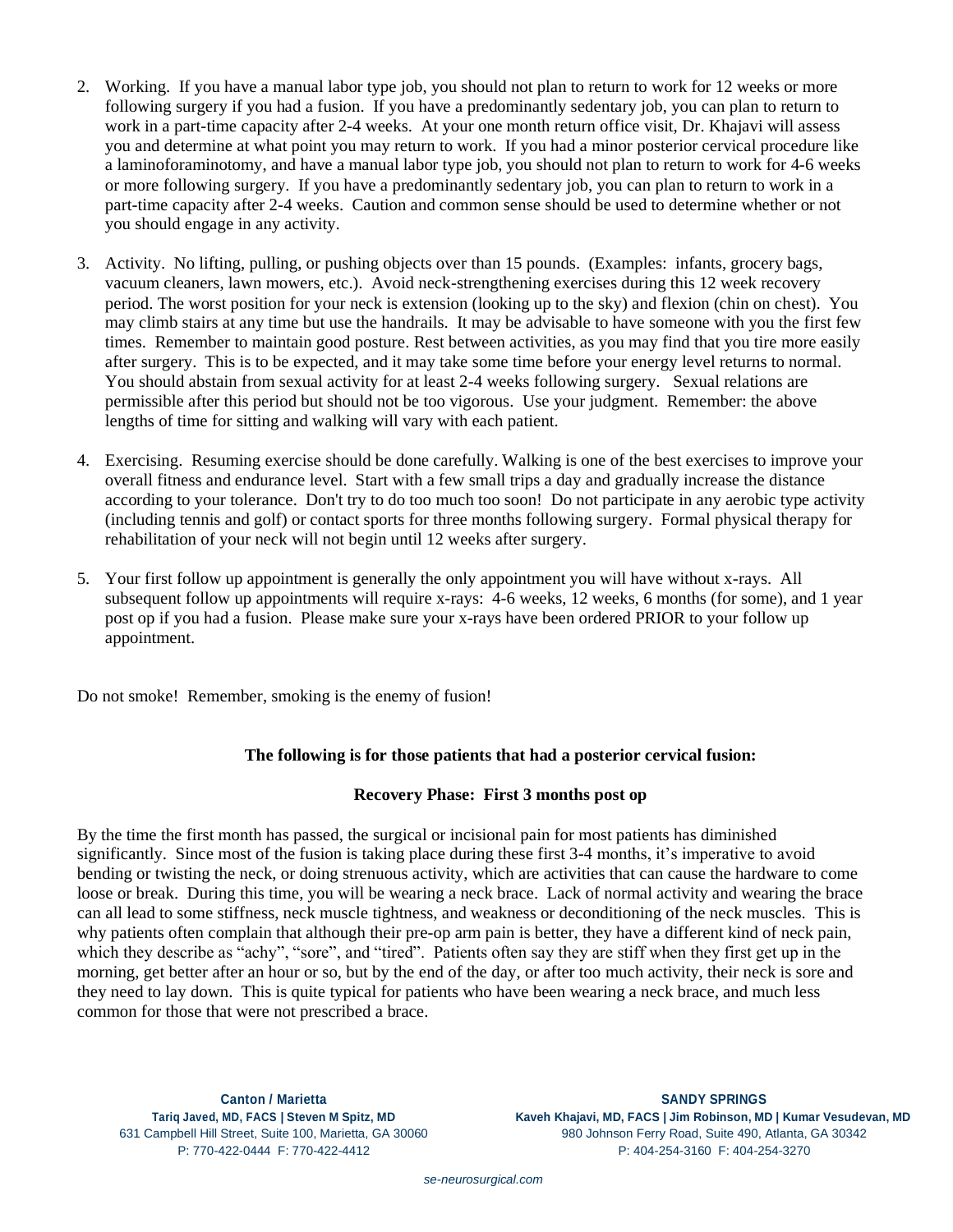To some extent this is the price to pay to keep the spine immobile and promote fusion, and post op physical therapy prescribed 3-4 months after surgery will help rehabilitate those muscles. To reduce the amount of pain, stiffness, and soreness during this time, periodically remove the brace when you are sitting still in a good chair. Remember the brace is meant to keep you from twisting or bending your neck, but if you're sitting still, then you don't really need the brace. Doing this will allow your neck muscles to be activated. But remember you must be still during these times.

#### **Rehabilitation Phase: 3-6 months post op**

At the end of the first 3 months, we will get some x-rays to confirm that you are fused. You will continue to fuse (lay down more bone) for 2 years, but more than half the fusion is completed by now, so the brace is no longer needed, nor are all the restrictions you had during those first 3 months. But you can't go from lots of restrictions to doing any activity you want in one day. This is what the next 3 months is for, the rehabilitation phase. At this time we will ask you to:

- 1. Wean the brace off gradually over about 7-10 days. Given there is some muscle deconditioning, taking the brace off too fast may result in some neck pain or spasm. By wearing it less and less each day, you give your muscles some time to accommodate.
- 2. We will get you started in post op physical therapy. This is extremely important and is very different from the therapy you may have had before surgery. They will work with you to get the nerves sliding or gliding (reduce risk of scar formation on the nerves), work to reduce your stiffness, strengthen your neck muscles, teach you about proper body mechanics and posture, and much more. During the initial 2-3 weeks of rehab you may experience a slight increase in the achiness or soreness of your neck, but as your muscles get stronger, that should subside. When you are done with physical therapy, you must make sure to get a home exercise program for your neck, to do every day. This will help reduce the risk of needed additional spine surgery in the future.
- 3. After a month of therapy, you can begin to gradually return to the activities you enjoy, but go slowly, using pain as your guide, and seeking the advice of your physical therapist.

Your next follow up with us is usually at the 1 year anniversary of your surgery, with a final set of x-rays, although for some patients with more complex surgeries, a visit 6 months post op is recommended.

\*\*PLEASE NOTE\*\*: CONDITIONS WILL VARY BETWEEN INDIVIDUAL PATIENTS. IT IS VERY IMPORTANT TO DISCUSS YOUR PARTICULAR SYMPTOMS WITH DR KHAJAVI OR HIS MEDICAL STAFF. THIS INFORMATION SHOULD BE USED AS A GENERAL INFORMATION SHEET ONLY AND SHOULD NOT BE USED IN LIEU OF MEDICAL TREATMENT. THE POST-OPERATIVE INSTRUCTIONS LISTED ABOVE ARE GUIDELINES. DR. KHAJAVI MAY HAVE SPECIFIC DO'S AND DON'TS IN YOUR CASE.

#### **Disclosure / Conflict of Interest Statement**:

Collaboration between surgeons and medical device industry has contributed to important advances in spinal surgery. However, some of the collaborations can create situations in which the care of the patient is affected. Dr. Khajavi has served as a consultant for NuVasive, a spinal instrumentation company, since 2004. As one of the earliest surgeons to perform minimally invasive lateral lumbar fusion surgery, Dr. Khajavi receives compensation for activities directly related to teaching and sharing of his experience / results, including reimbursement for travel expenses, meeting registration fees, and a fair honorarium if applicable. Dr. Khajavi also receives payment and/or

**Canton / Marietta SANDY SPRINGS Tariq Javed, MD, FACS | Steven M Spitz, MD Kaveh Khajavi, MD, FACS | Jim Robinson, MD | Kumar Vesudevan, MD** 631 Campbell Hill Street, Suite 100, Marietta, GA 30060 980 Johnson Ferry Road, Suite 490, Atlanta, GA 30342 P: 770-422-0444 F: 770-422-4412 P: 404-254-3160 F: 404-254-3270